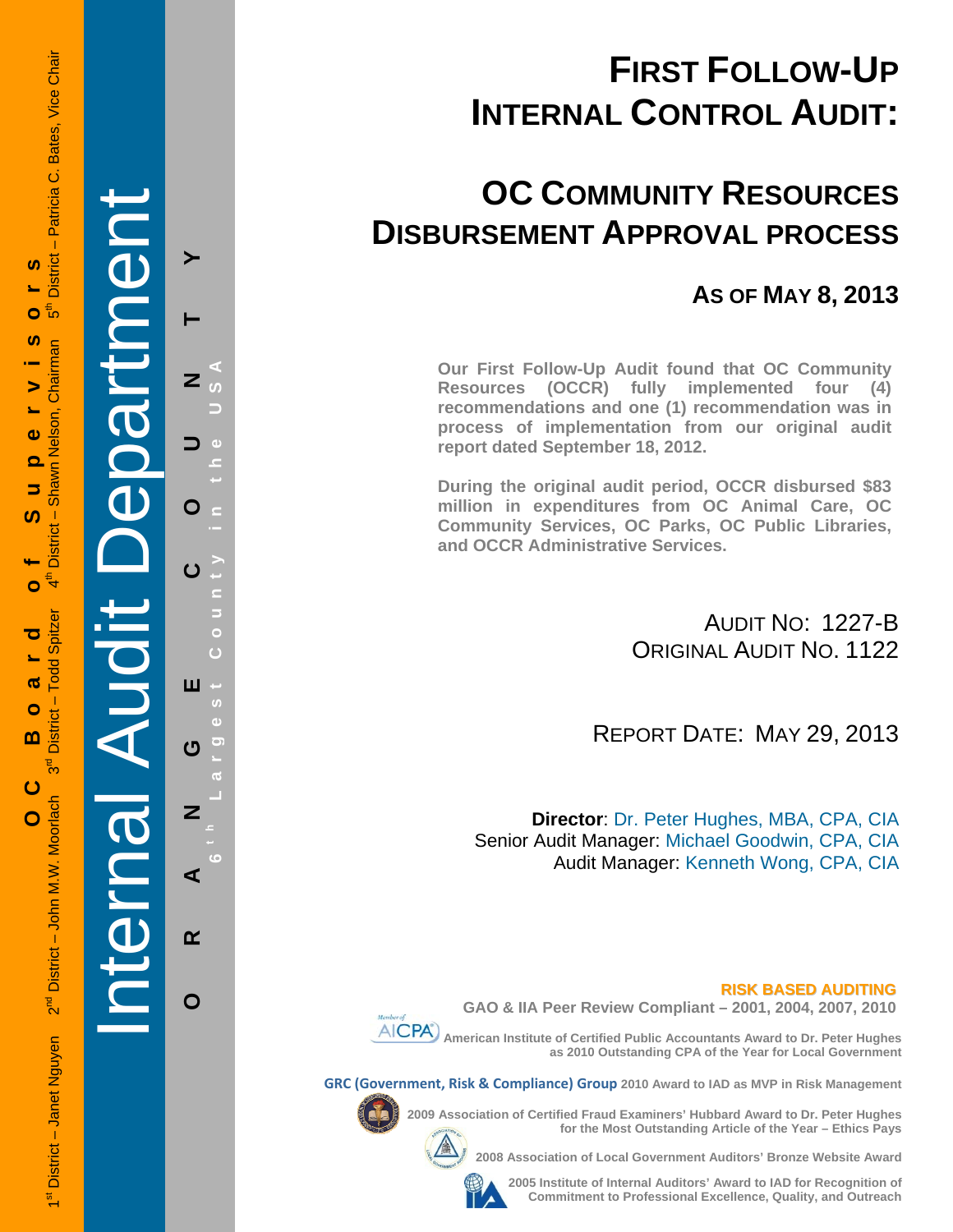# Internal Audit Department

### GAO & IIA Peer Review Compliant - 2001, 2004, 2007, 2010

**Providing Facts and Perspectives Countywide** 

### **RISK BASED AUDITING**

| <b>Dr. Peter Hughes</b> | Ph.D., MBA, CPA, CCEP, CITP, CIA, CFE, CFF, CGMA     |
|-------------------------|------------------------------------------------------|
| <b>Director</b>         | Certified Compliance & Ethics Professional (CCEP)    |
|                         | Certified Information Technology Professional (CITP) |
|                         | Certified Internal Auditor (CIA)                     |
|                         | Certified Fraud Examiner (CFE)                       |
|                         | Certified in Financial Forensics (CFF)               |
|                         | Chartered Global Management Accountant (CGMA)        |
| E-mail:                 | peter.hughes@iad.ocgov.com                           |

**Michael Goodwin** CPA, CIA Senior Audit Manager

MBA, CPA, CIA, CFE **Alan Marcum** Senior Audit Manager

### **Hall of Finance & Records**

12 Civic Center Plaza, Room 232 Santa Ana, CA 92701

Phone: (714) 834-5475

Fax: (714) 834-2880

To access and view audit reports or obtain additional information about the OC Internal Audit Department, visit our website: www.ocgov.com/audit



**OC Fraud Hotline (714) 834-3608**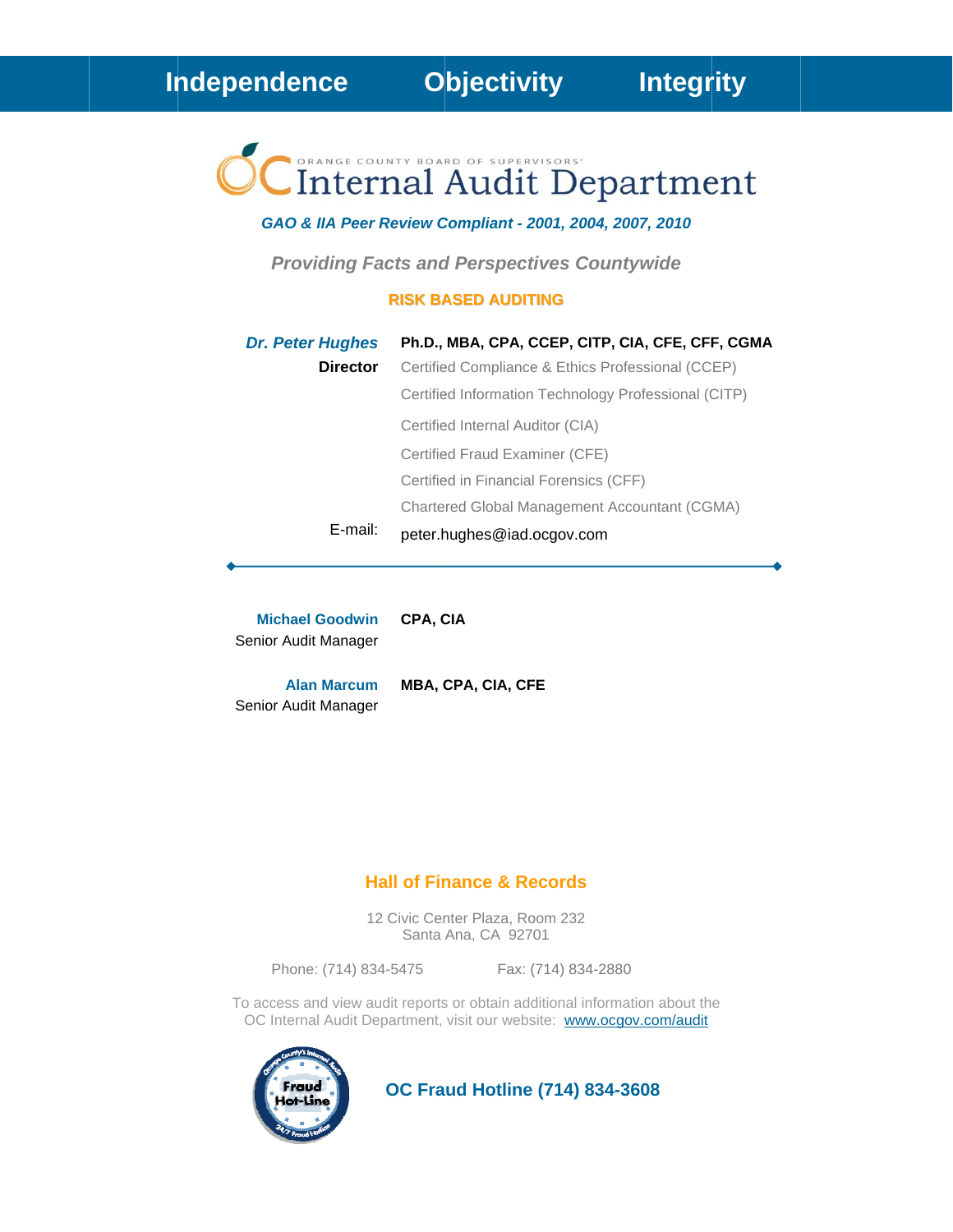### Letter from Dr. Peter Hughes, CPA



### **Transmittal Letter**

Audit No. 1227-B May 29, 2013

- **TO:** Steve Franks, Director **OC Community Resources**
- FROM: Dr. Peter Hughes, CPA, Director **Internal Audit Department**
- **SUBJECT:** First Follow-Up Audit of OC Community Resources Disbursement Approval Process, Original Audit No. 1122, Issued September 18, 2012

We have completed a First Follow-Up Audit of OC Community Resources Disbursement Approval Process. Our audit was limited to reviewing, as of May 8, 2013, actions taken to implement the five (5) recommendations from our original audit. We conducted this First Follow-Up Audit in accordance with the FY 12-13 Audit Plan and Risk Assessment approved by the Audit Oversight Committee and Board of Supervisors (BOS).

The results of our First Follow-Up Audit are discussed in the OC Internal Auditor's Report following this transmittal letter. Our First Follow-Up Audit found OC Community Resources and OCCR Accounting fully implemented four (4) recommendations and one (1) recommendation was in process of implementation.

Each month I submit an Audit Status Report to the BOS where I detail any material and significant audit findings released in reports during the prior month and the implementation status of audit recommendations as disclosed by our Follow-Up Audits. Accordingly, the results of this audit will be included in a future status report to the BOS.

Other recipients of this report are listed on the OC Internal Auditor's Report on page 3.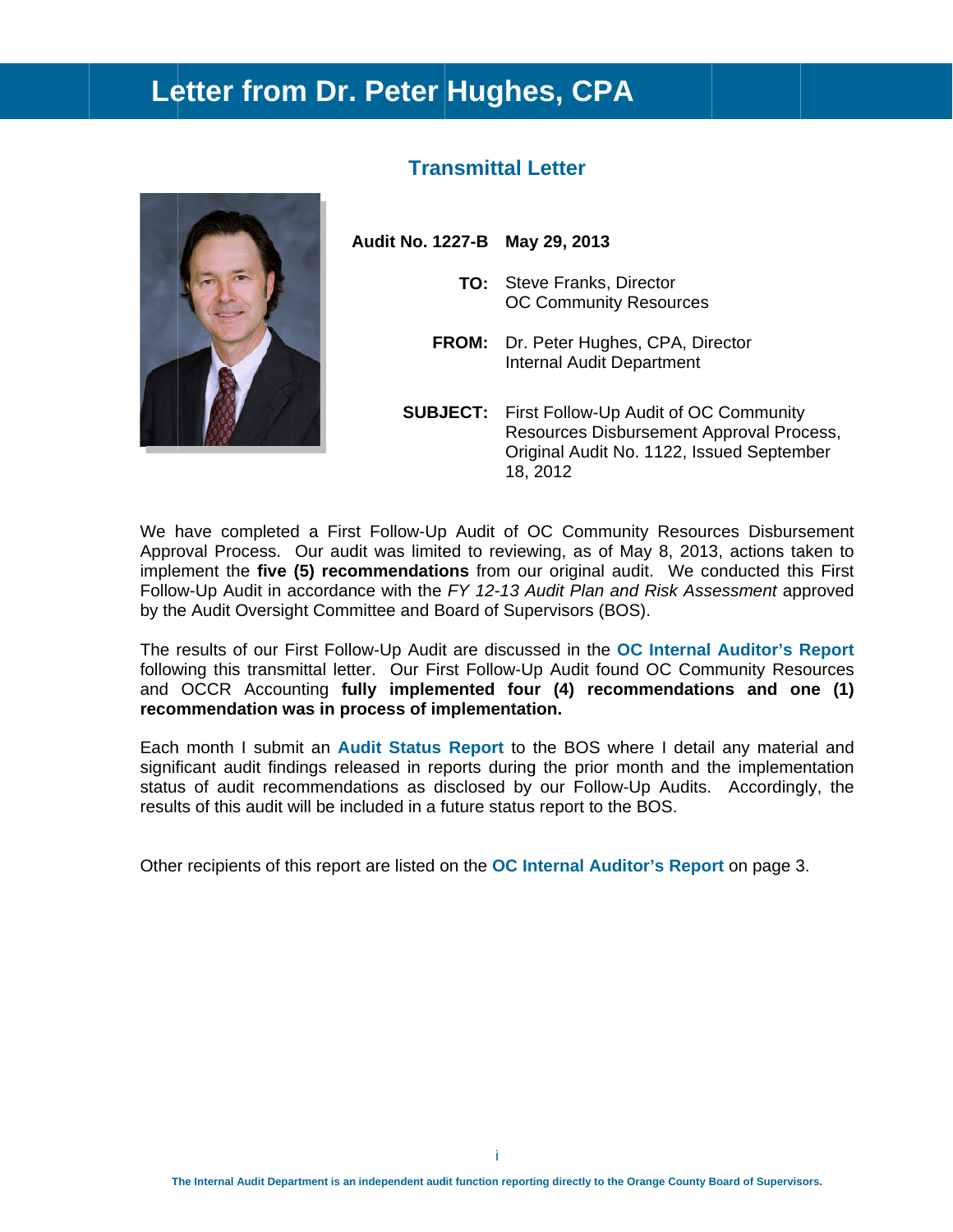### **Table of Contents**



 $\mathbf{i}$ 

 $\overline{1}$ 

**First Follow-Up Audit OC Community Resources Disbursement Approval Process Audit No. 1227-B** 

As of May 8, 2013

**Transmittal Letter** 

**OC Internal Auditor's Report**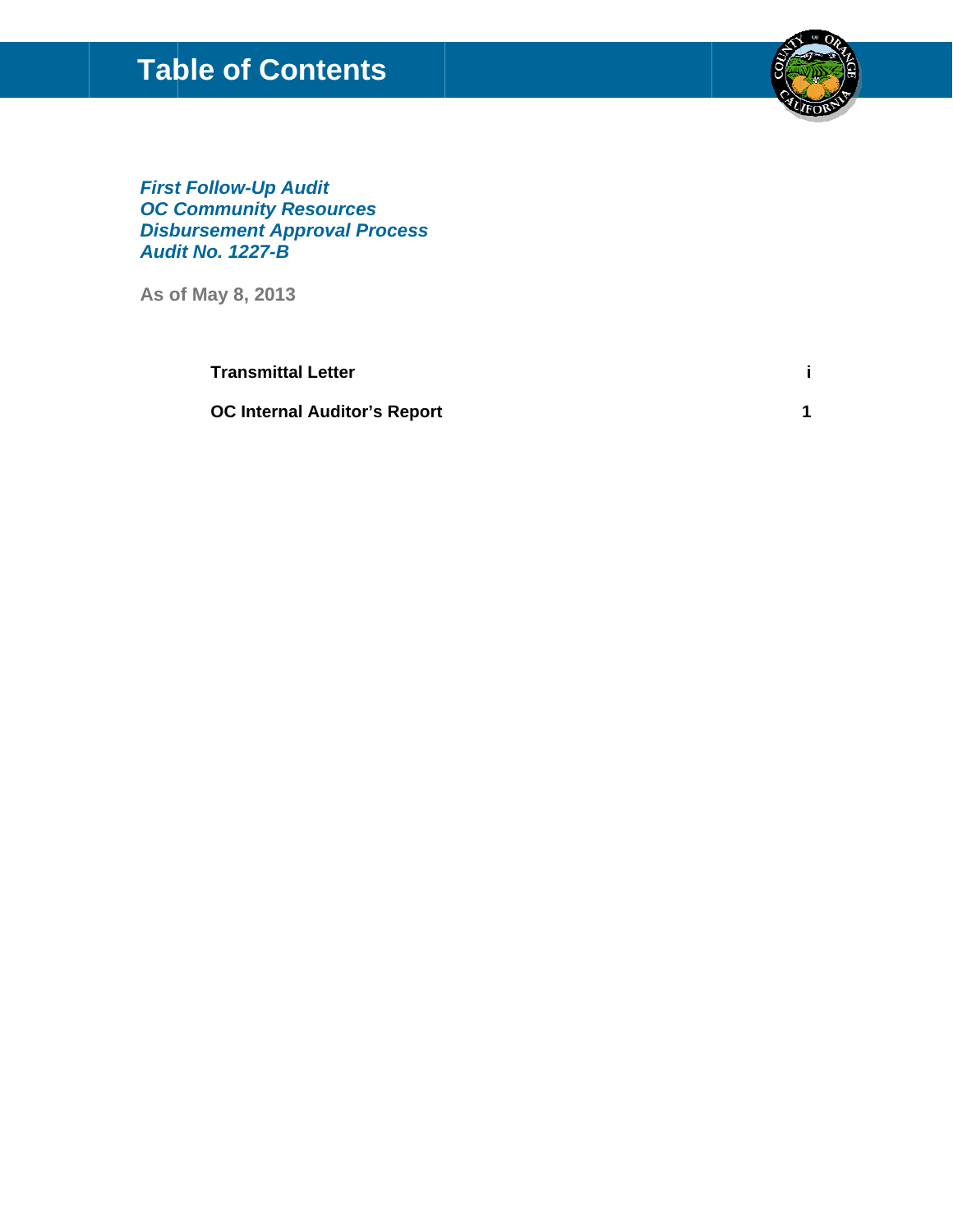

### **Audit No. 1227-B**

May 29, 2013

- TO: **Steve Franks, Director OC Community Resources**
- FROM: Dr. Peter Hughes, CPA, Director, **Internal Audit Department**

Technakes

SUBJECT: First Follow-Up Audit of OC Community Resources Disbursement Approval Process, Original Audit No. 1122, Issued September 18, 2012

### **Scope of Review**

We have completed a First Follow-Up Audit of OC Community Resources (OCCR) Disbursement Approval Process. Our audit was limited to reviewing actions taken, as of May 8, 2013, to implement the five (5) recommendations from our original audit report dated September 18, 2012.

### **Background**

We conducted an Internal Control Audit of the OCCR disbursement approval process, which included an evaluation of internal controls, testing compliance with OCCR and County policies, and evaluating process efficiencies and effectiveness. The original audit identified one (1) Significant Control Weakness concerning segregation of duties and four (4) Control Findings to enhance existing controls regarding payment processing timeframes, datestamping invoices, budgetary approvals of invoices, and written procedures for supervisory and management reviews.

### **Results**

Our First Follow-Up Audit found OC Community Resources and OCCR Accounting fully implemented four (4) recommendations and one (1) recommendation was in process of implementation. Based on our First Follow-Up Audit, the following is the implementation status of the five (5) original recommendations:

1. Segregation of Purchasing and Disbursement Approval Duties (Significant Control Weakness) OCCR evaluate the assigned responsibilities and user security roles of the 27 identified individuals with incompatible duties, and take measures to better segregate the duties for approving purchases, receiving goods/services, and approving accounts payable transactions. Once determined, OCCR should ensure the individual's CAPS+ Access Request Forms are updated accordingly.

Current Status: In Process. OCCR started evaluating security roles of the 27 individuals in June 2012 when the finding was first identified during audit fieldwork. Between June and December 2012, OCCR either modified or deleted CAPS+ Access Request Forms (ARFs) for 11 users. However, we noted during our First Follow-Up Audit that the modified ARFs did not address or segregate the incompatible manual duties shown in the ARF Sections J or K – Authorization to Approve Manual Documents. The original audit identified 27 OCCR personnel that have authority to create and approve purchases and related vendor payments. None of the 11 revised ARFs had any revisions made regarding their purchasing and disbursement approval duties for manual documents. The remaining 16 ARFs for employees having similar incompatible duties were unchanged from the original audit.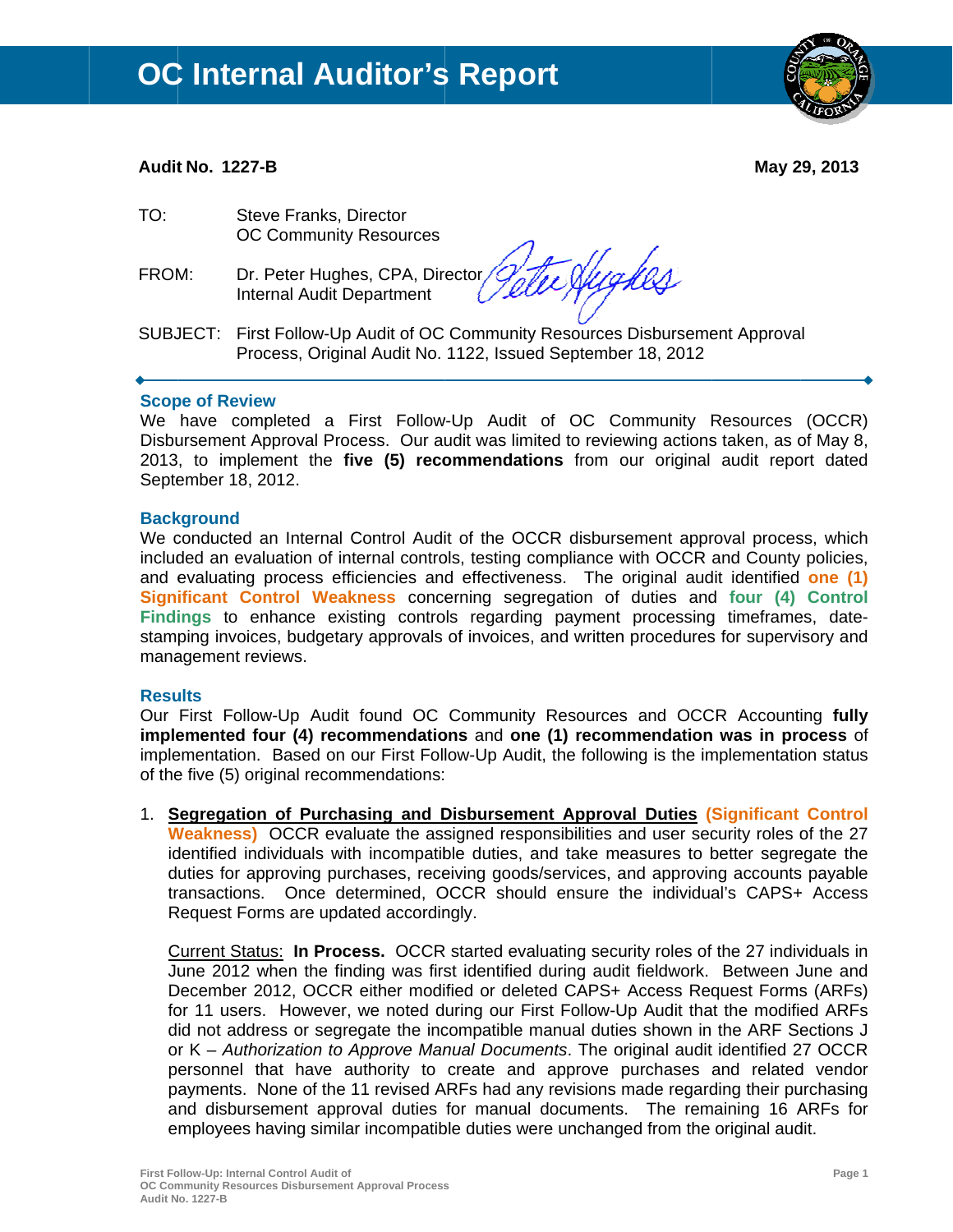

We met with OCCR management to discuss the status of the recommendation. Management acknowledged that they need to further evaluate this recommendation to determine what duties should be segregated and if they can implement mitigating controls. OCCR is planning to continue the evaluation of security roles and amend the delegated authorities to coincide with the individual user's essential duties. Should resource constraints result in concerns regarding segregation of duties, OCCR will implement periodic evaluations to determine whether internal controls over approving purchases, receiving goods/services, and approving accounts payable transactions are present and functioning. In addition, OCCR is in the process of developing a CAPS+ security role report to identify any incompatible duties assigned to personnel. Since OCCR commenced a review of security roles and plans to continue to reduce the risks of incompatible duties, we consider this recommendation in process.

### **OCCR's Planned Action:**

OCCR is continuing to review the security roles of the 27 individuals previously identified in June 2012 for segregation of duties. OCCR is also in the process of developing a quarterly security report to identify incompatible duties assigned to personnel. Also, while OCCR Budget Staff will continue to apply final approval for verification of funds and account coding for all purchase requisitions and invoices, staff will perform quarterly audits of payments as an additional control to address coding accuracy and ensure that manual procurement and payment documents were not initiated and/or authorized by the same person.

### 2. Payment Processing Timeframes and Date Stamping of Invoices (Control Finding)

OCCR and OCCR Accounting evaluate its payment processing timeframe policy and ensure that the current timeframe to process payments is in accordance with management's expectation. Any payments exceeding the expected timeframe should be documented.

Current Status: Implemented. OCCR and OCCR Accounting discussed the payment processing timeframe policy and decided to maintain the 30-day timeframe. We tested a sample of nine (9) disbursements paid in February and March 2013 and found that three (3) disbursements (33%) were processed over 30 days from the receipt of the payment invoice or request. Documentation was available to provide an explanation for each of the three payments exceeding the expected timeframe. In addition, OCCR developed a process to monitor payment processing times, and they now maintain spreadsheets that show timing and causes of delays in processing invoices for each OCCR program. These monitoring tools allow OCCR to identify any "bottlenecks" in payment processing. Since OCCR and OCCR Accounting took actions in this area, we consider this recommendation implemented.

#### 3. Payment Processing Timeframes and Date Stamping of Invoices (Control Finding) OCCR Accounting ensure all vendor invoices, claims, and payment requests are datestamped upon receipt.

Current Status: Implemented. OCCR Accounting reminded staff to date stamp all payment documents upon receipt. We tested a sample of nine (9) disbursements paid in February and March 2013 to test whether payment documents are date stamped to signify the start of the payment processing timeframe and found no exceptions. Since OCCR Accounting took satisfactory corrective action in this area and our testing found no exceptions, we consider this recommendation implemented.